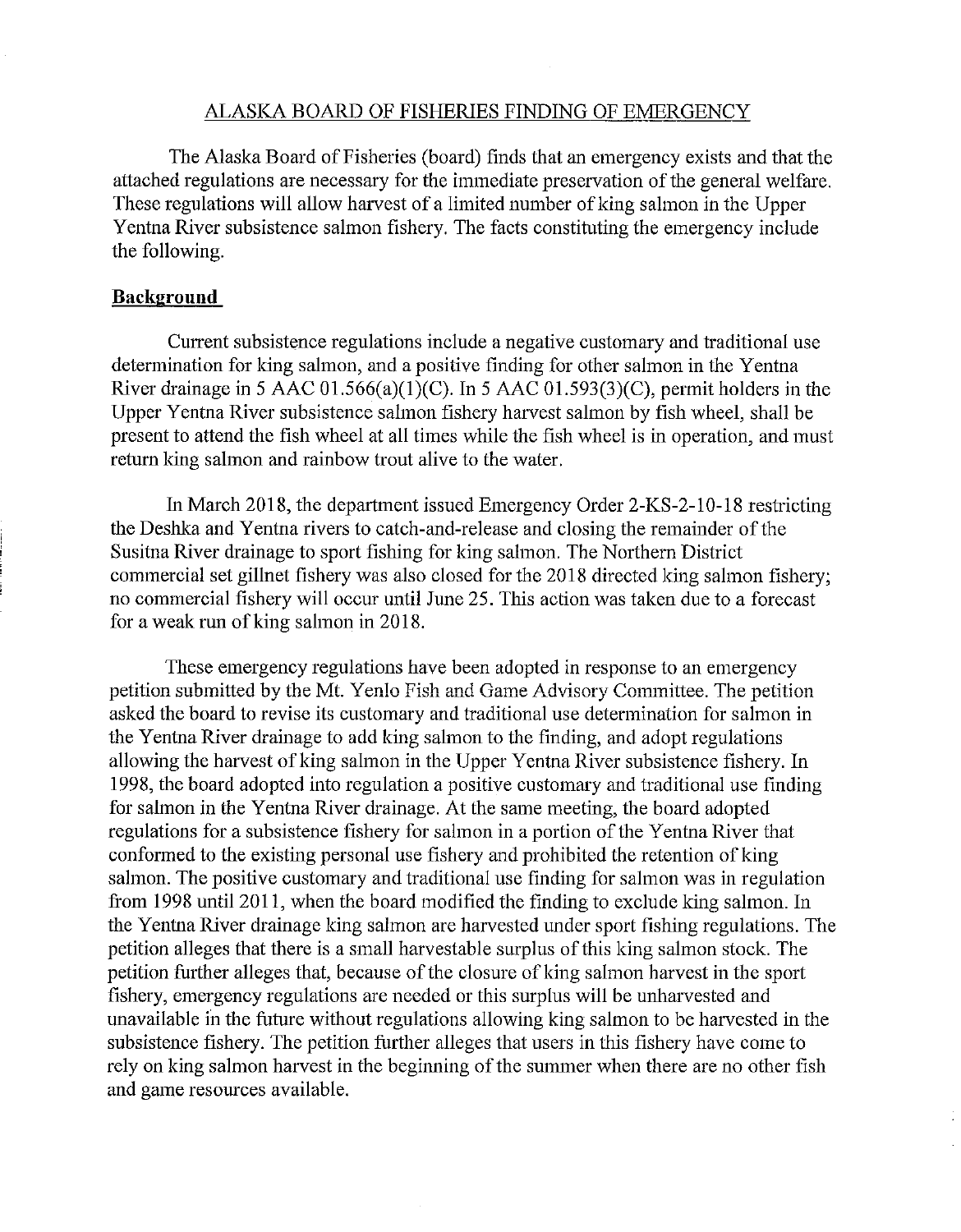# **Finding of Emergency**

Under AS 44.62.250, the board may adopt an emergency regulation if it makes a written finding that the adoption of the regulation is necessary for the immediate preservation of the public peace, health, safety, or general welfare. Under state policy emergencies are held to a minimum and are rarely be found to exist.

The board finds that there is an emergency because it was somewhat unexpected that harvest of king salmon would not be allowed in the sport fishery in the Yentna River drainage, that a harvestable surplus ofthis king salmon stock may exist, and that this harvest would be precluded by delayed regulatory action and not available in the future. Before this year, this area had not been closed to the harvest of king salmon at the outset of the sport fishing season since 1979. The board acknowledges that the department has closed the sport fishery in the Susitna River drainage in 2018 to the harvest of king salmon because of a forecast of a low run. However, that action by the department was taken in light of current regulations which do not appear to provide a way for the department to open a fishery in the Yentna River drainage and allow a small and manageable harvest of king salmon. After reviewing the customary and traditional criteria in 5 AAC 99.010(b), the board finds that the Upper Yentna River king salmon stock is customarily and traditionally taken for subsistence. The board further finds that the emergency regulations are needed to allow a harvest of king salmon and provide a reasonable opportunity for subsistence uses.

### **ORDER CERTIFYING ADOPTION**

I certify that the Board of Fisheries, under the authority of AS 16.05.251 and 16.05.258, adopted at its May  $14<sup>th</sup>$  2018 meeting the attached 4 pages of regulation changes as an emergency regulation to take effect immediately upon filing by the lieutenant governor, as provided in AS 44.62.180(3).

This action is not expected to require an increased appropriation.

Date: <u>May 16,2018</u>

Glenn Haight, Executive Director Alaska Board ofFisheries Department of Fish and Game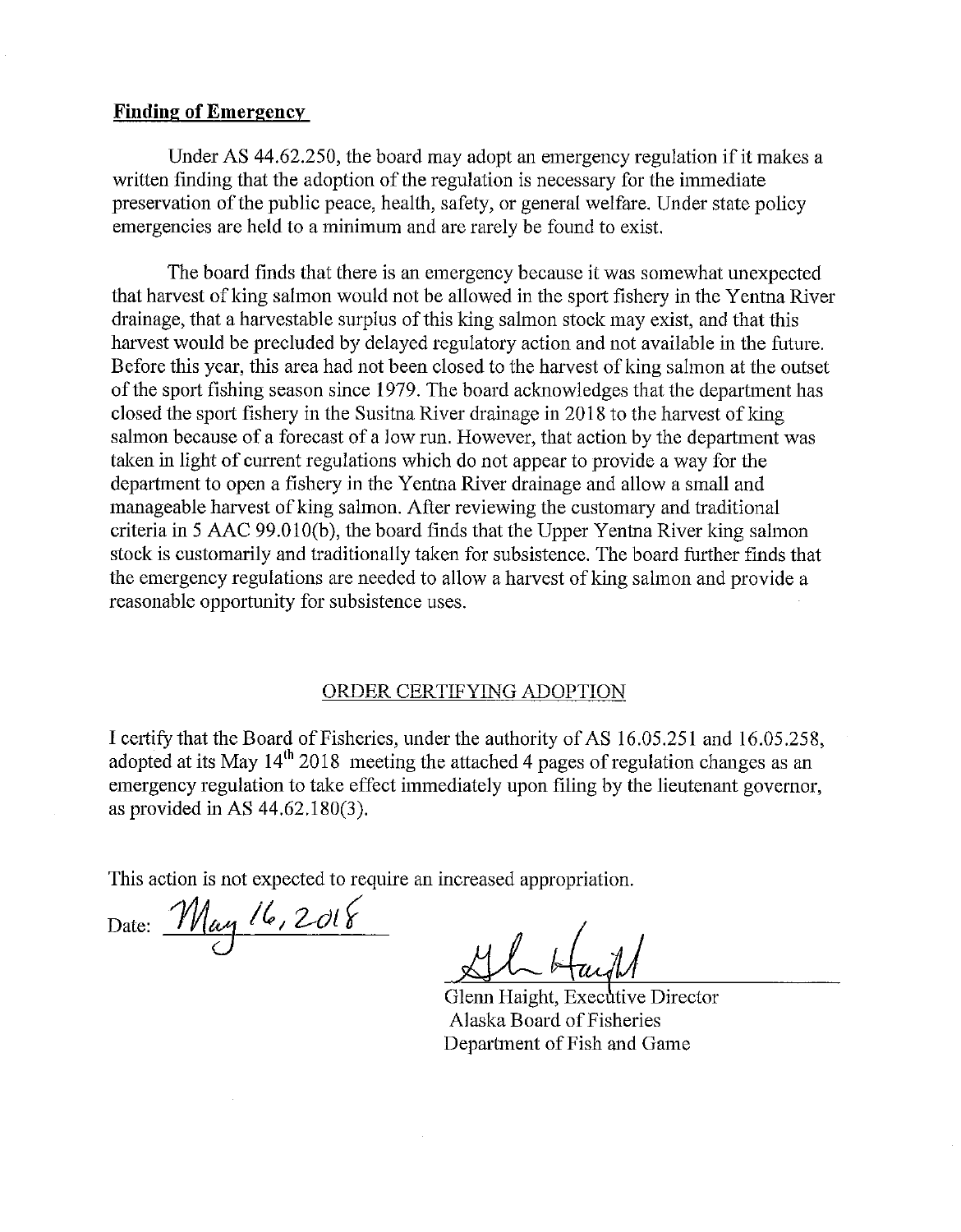# FILING CERTIFICATION

 $\sim$ 

I, Byron Mallott, Lieutenant Governor for the State of Alaska, certify that on

2018, at \_\_\_\_\_\_\_\_\_\_\_\_\_\_. m., I filed the attached regulation according to the provisions of AS 44.62.

> Byron Mallott, Lieutenant Governor State of Alaska

> > $\ddot{\phantom{a}}$

Effective: <u> 1990 - Jan Sterlinger</u>

Register: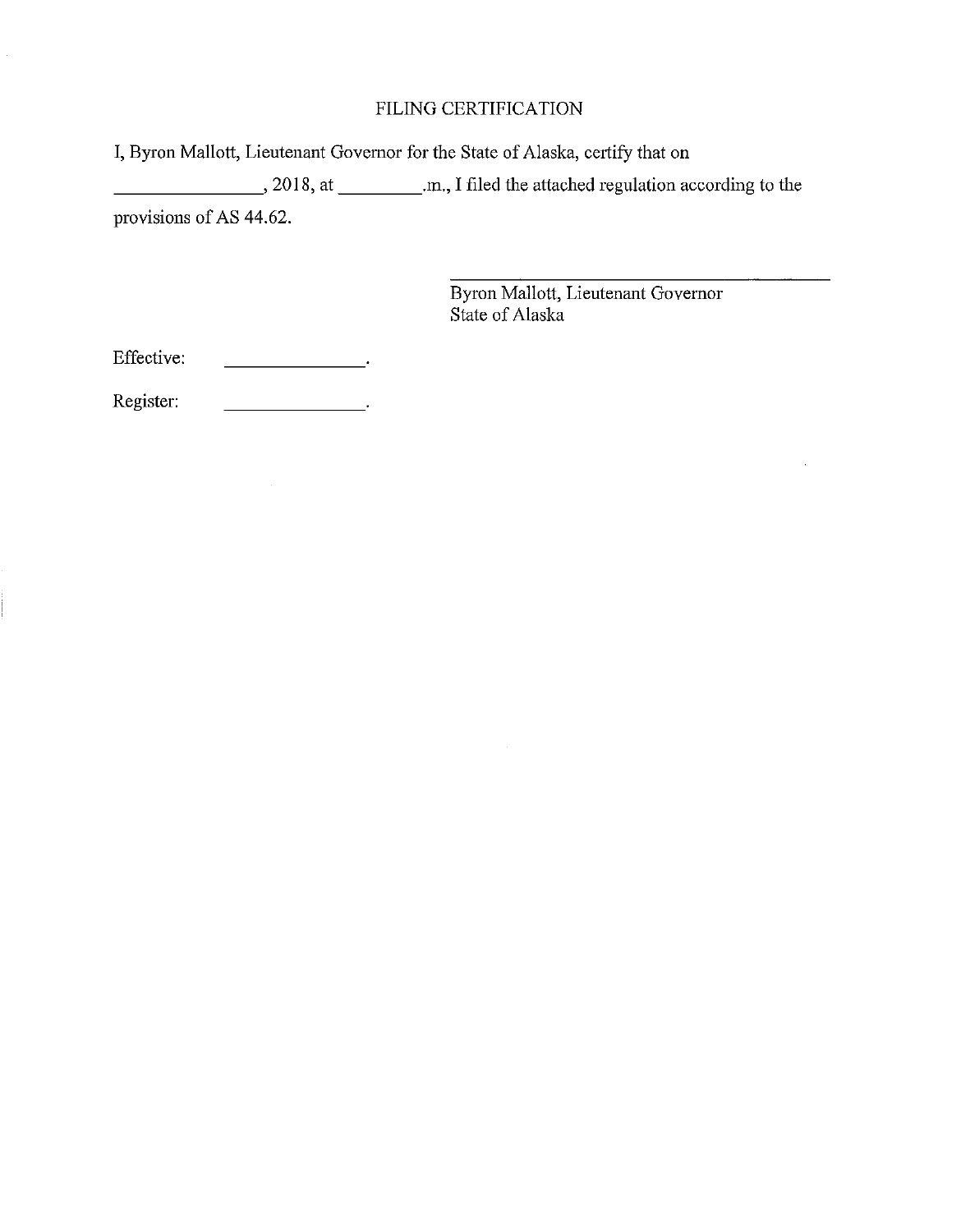

Alaska Department of Fish and Game **Board of Fisheries** PO Box 115526 Juneau, AK 99811-5526  $(907)$  465-4110 www.adfg.alaska.gov

## **ALASKA BOARD OF FISHERIES DELEGATION OF AUTHORITY TO THE COMMISSIONER**

### 2018-290-FB

Under the authority of AS 16.05.270, the Alaska Board of Fisheries delegates authority to the commissioner to adopt regulations and comply with AS 44.62.040(c), 44.62.060, and AS  $44.62.190 - 44.62.215$  with respect to the emergency regulations the board adopted on May 14, 2018 for the Upper Yentna River subsistence salmon fishery.

DATED: May 14, 2018<br>Juneau, Alaska

In El Sons

John Jensen, Chairman

Vote: 6-0 (Johnson absent)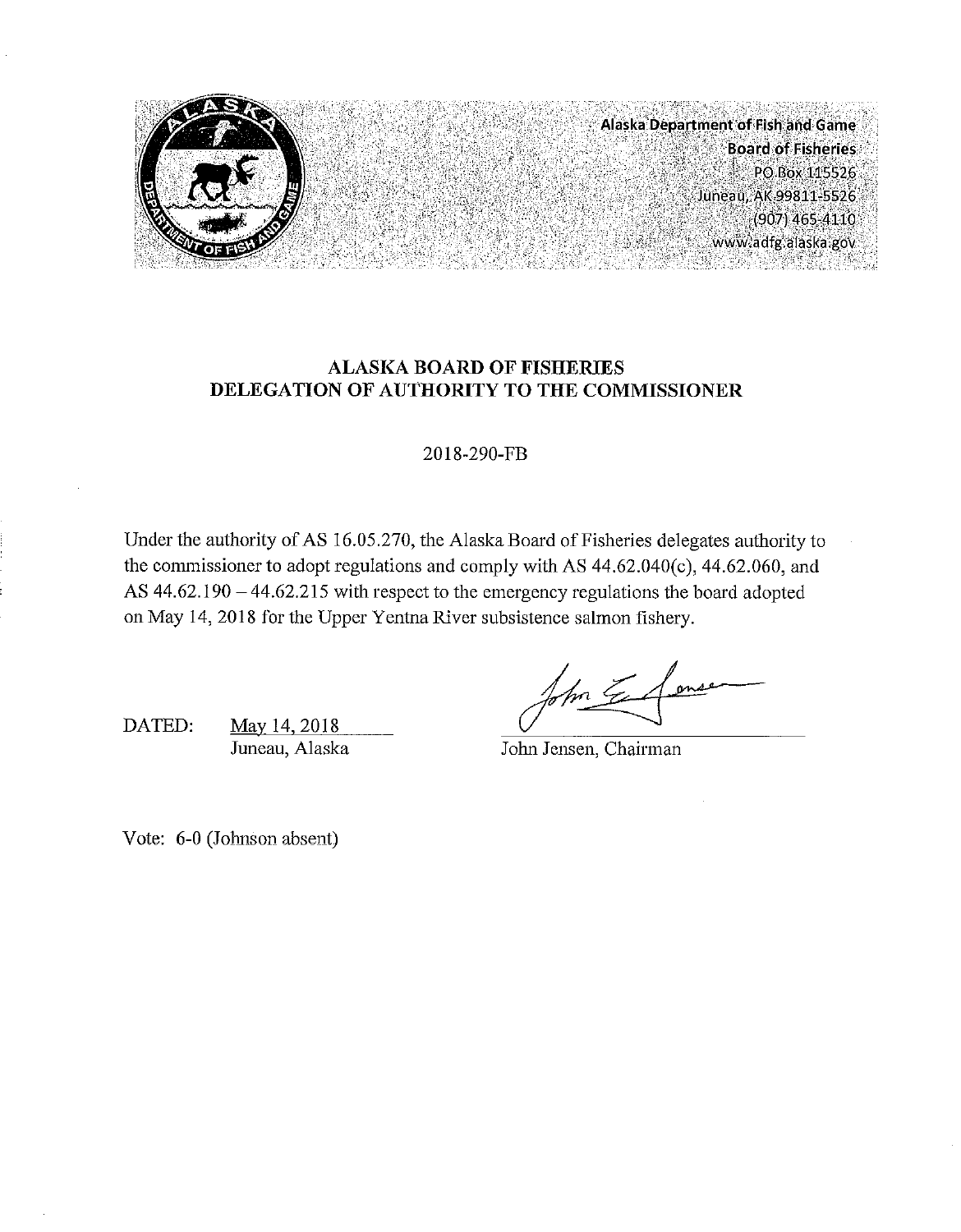#### Register \_ \_\_, \_\_\_\_\_2018 FISH AND GAME

### **Title 5. Fish and Game.**

### **Chapter 01. Subsistence Finfish Fishery.**

#### **Article 11. Cook Inlet Area.**

5 AAC  $01.566(a)(1)(C)$  is amended to read:

(C) salmon [,OTHER THAN KING SALMON,] in the Yentna River

drainage outside the Anchorage-Matsu-Kenai Nonsubsistence Area described in 5 AAC

99.015(a)(3);

(Eff. 5/14/93, Register 126; am 5/6/94, Register 130; am 6/7/95, Register 135; am 9/29/95,

Register 135; am 2/24/96, Register 137; am 5/31/96, Register 138; am 5/31/98, Register 146; am

4/22/99, Register 150; am 3/11/2001, Register 157; am 3/8/2002, Register 161; am 5/21/2011,

Register 198; am \_\_\_ / \_\_ / 2018, Register\_\_\_\_\_

**Authority:** AS 16.05.251 AS 16.05.258

5 AAC 01.593 is amended to read:

**5 AAC 01.593. Upper Yentna River subsistence salmon fishery.** In the Yentna River drainage outside the Anchorage-Matsu-Kenai Nonsubsistence Area described in 5 AAC 99.015(a)(3), salmon [,OTHER THAN KING SALMON,] may be taken for subsistence purposes only as follows:

(1) under a subsistence permit issued under 5 AAC 01.015 and 5 AAC 01.580;

(2) in the mainstem of the Yentna River from its confluence with Martin Creek upstream to its confluence with the Skwentna River from **June 1 through June 30 and** July 15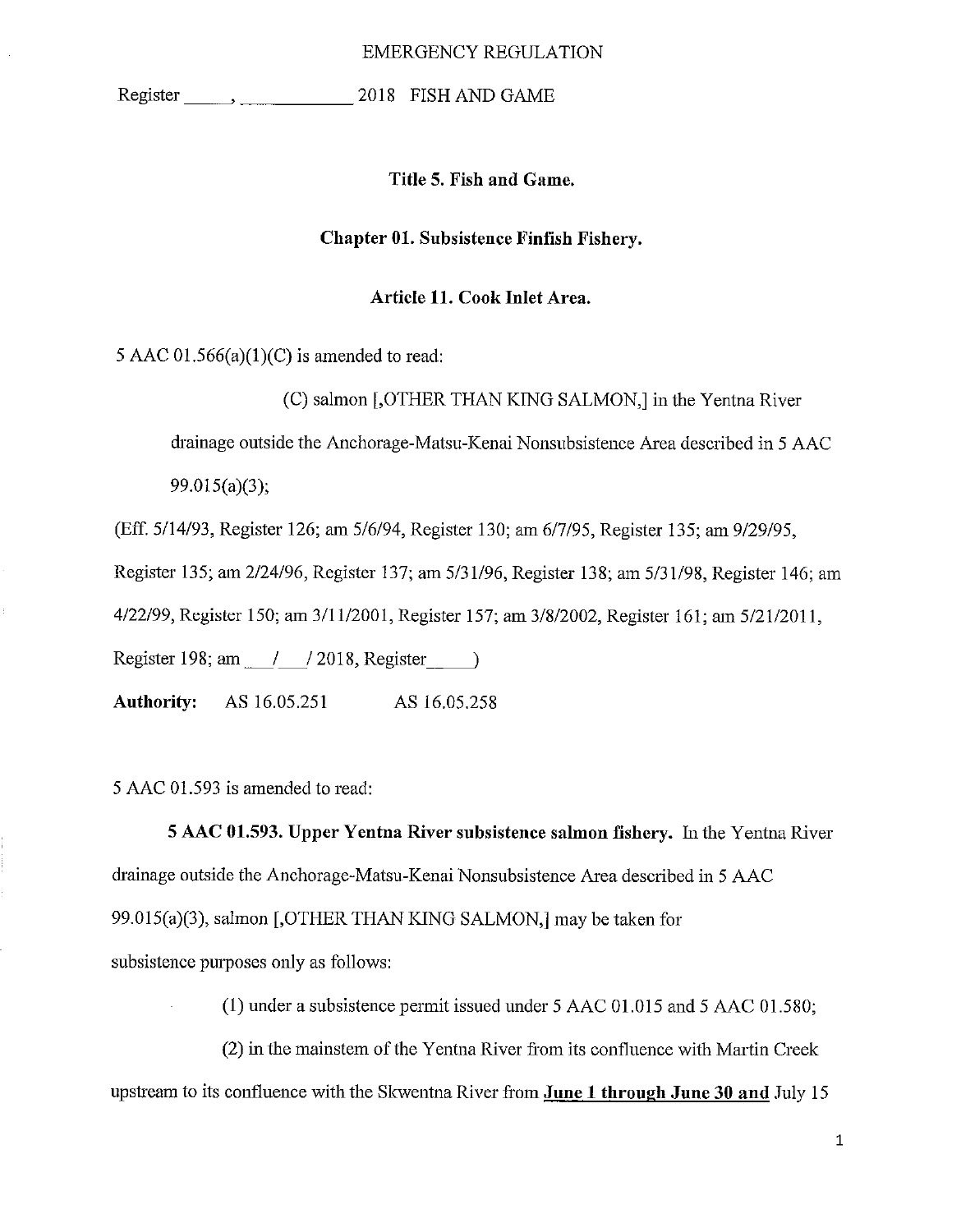#### EMERGENCY REGULATION

Register  $\qquad \qquad , \qquad \qquad 2018$  FISH AND GAME

through August 7 from

(A) 4:00 a.m. to 8:00 p.m. Monday;

(B) 4:00 a.m. to 8:00 p.m. Wednesday; and

(C) 4:00 a.m. to 8:00 p.m. Friday;

(3) only with a fish wheel as follows:

(A) each fish wheel must be equipped with a livebox; the livebox must be constructed so that it contains no less than 45 cubic feet of water volume while it is in operation;

(B) the permit holder shall attach a wood or metal plate that is at least 12 inches high by 12 inches wide, bearing the permit holder's name and address in letters and numerals at least one inch high to each fish wheel operated under this section so that the name and address are plainly visible;

(C) the permit holder shall be present to attend the fish wheel at all times while the fish wheel is in operation, [AND KING SALMON] and rainbow trout must be returned alive to the water;

(D) for purposes of (A) of this paragraph, a "livebox" is a submerged container that is attached to the fish wheel that will keep fish caught by the fish wheel alive;

(4) the annual limit for a Yentna River subsistence fishing permit holder is as specified in **5 AAC 01.595(a)(4)** [5 AAC Ol.595(a)(2)];

(5) repealed  $5/21/2011$ ;[.]

**(6) all salmon retained shall immediately be recorded in ink on the permit and reported to the department by noon of the day following the day of harvest by** 

2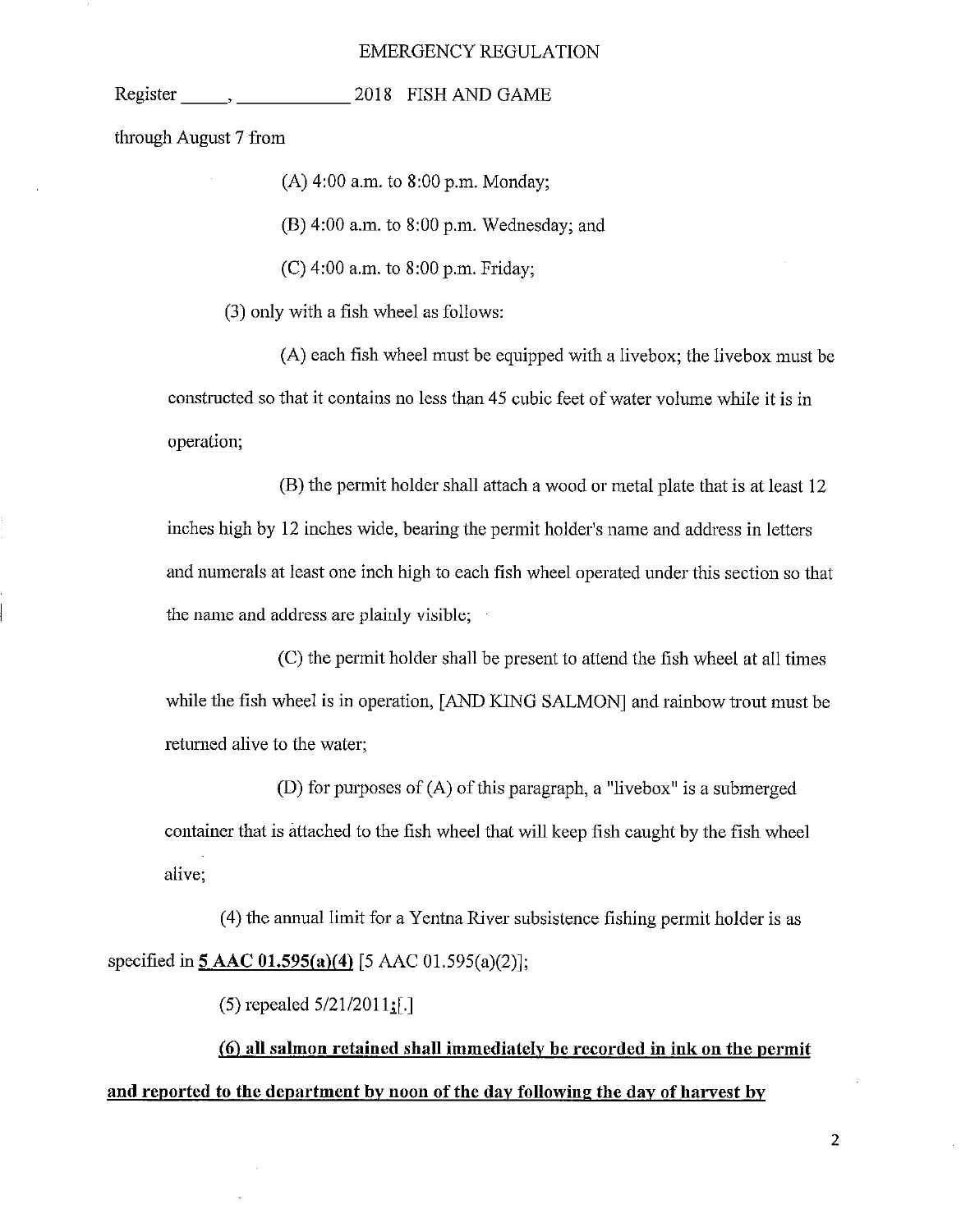#### EMERGENCY REGULATION

Register  $. 2018$  FISH AND GAME

**telephone, email or other means as stated in the permit.** (Eff. 5/31/98, Register 146; am

5/21/2011, Register 198; am 5/18/2014, Register 210; am\_/\_/ 2018, Register \_ \_)

**Authority:** AS 16.05.251 AS 16.05.258

5 AAC 01.595 is amended to read:

### **5 AAC 01.595. Subsistence bag, possession, and size limits.**

(a) The total annual possession limit for each subsistence salmon fishing permit is as follows:

...

(2) 25 salmon for the head of a household and 10 salmon for each **additional member of the household** [DEPENDENT OF THE PERMIT HOLDER];

 $\ddotsc$ 

**(4) Notwithstanding (a)(2) of this section, the annual oossession limit for the holder of an Upper Yentna River subsistence salmon fishing permit is:** 

> (i) **25 salmon, other than king salmon, for the head of a household, and 10 salmon, other than king salmon, for each additional member of the household; and**

(ii) **5 king salmon for the head of household and 2 king salmon for each additional member of the household.** 

(In effect before 1981; am 4/15/81, Register 78; am 5/7/81, Register 78; am 5/23/88, Register 106; am 6/10/89, Register 110; am 7/21/91, Register 119; am/readopt 5/14/93, Register 126; am